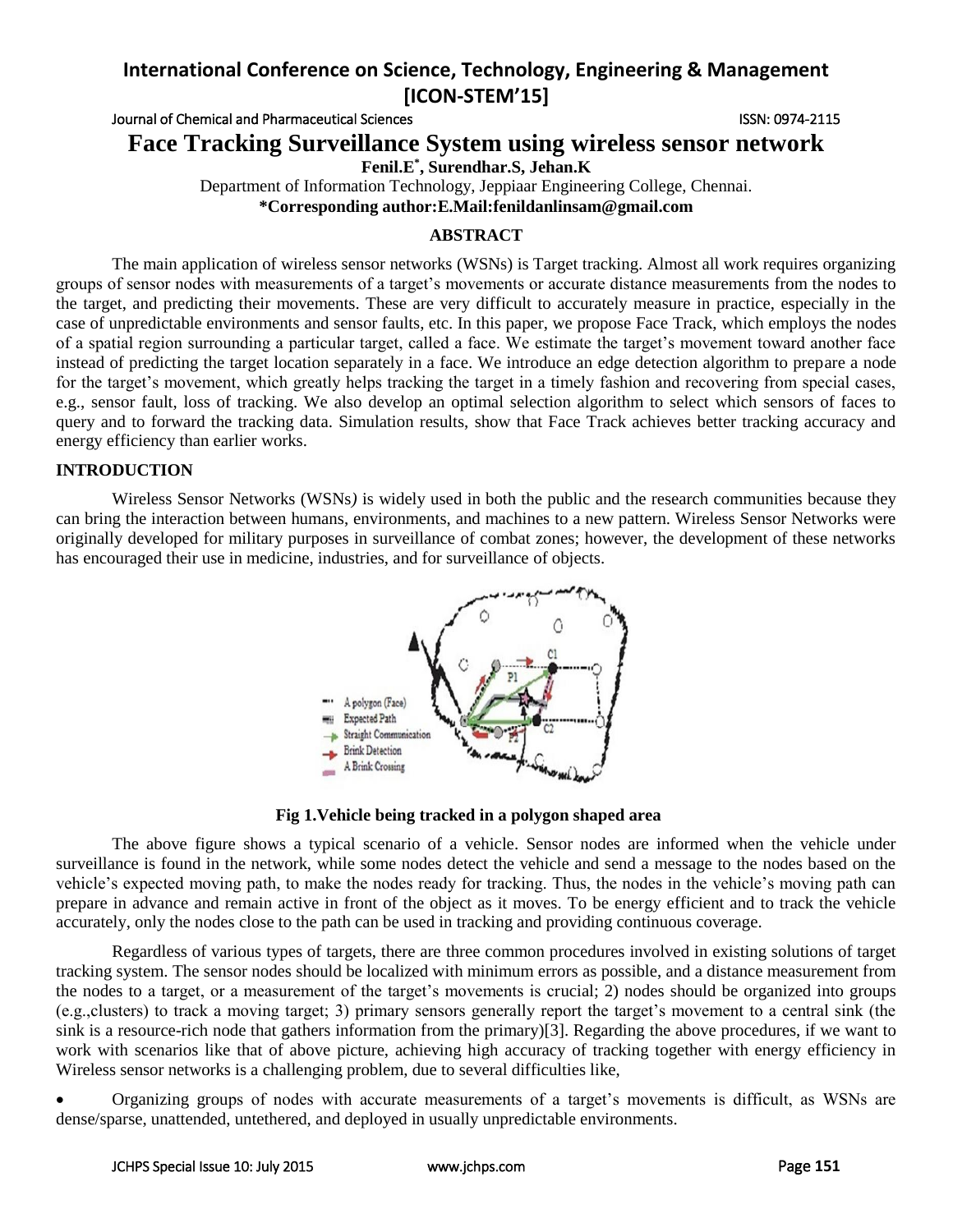### Journal of Chemical and Pharmaceutical Sciences ISSN: 0974-2115

 Obtaining accurate target localization is impossible in a real operation field, even when different kinds of noises/disturbances are added during detection.

 Maintaining operations of nodes in a timely fashion is difficult, i.e., turning their services off most of the time, and enabling only a group of nodes to be functional in the target's moving path.

 Loss of tracking or node failure is often possible, since WSNs are prone to fault or failure. Research about target tracking can be roughly divided into three categories: 1) tree-based schemes; 2) cluster-based schemes; and 3) predictionbased schemes. We propose FaceTrack, a framework to detect movements of a target using face tracking in a Wireless Sensor Networks, which does not fall into existing categories and is, to the best of our knowledge, the first of its kind. The concept of Face Track is inspired by computational geometry, geographic routing, and face routing. Face Track mitigates the discussed difficulties, when satisfying our objectives like achieving tracking ability with high accuracy and reducing the energy cost of Wireless Sensor Networks.

**Benefits:** Some benefits of Face Track, which help us reach our objectives are listed below.

1. When an event of sensor fault occurs, or there is an event of loss of tracking, FaceTrack mitigates such events without making changes to the whole network.

2. The presence of the target are locally detected by nodes and decide whether to continue tracking tasks, i.e., they do not need to communicate with the sink frequently. However, the sink is informed by the couple of nodes if target enters the surveillance area or not.

3. Nodes do not predict or maintain the target's movement history completely, but keeps only the most recently reported information and time instance.

4. If the number of active nodes is large, the tracking accuracy is very higher, but the energy cost is higher too. Face Track relies on accumulated detection from a selected node that is in the polygons.

#### **The four main contributions of this paper are:**

 We used Face Track framework to detect the movements of a target using polygon structure face tracking, which does not rely on any other topology.

- We used a brink detection algorithm that enables the Wireless Sensor Networks to be aware of a target entering the polygon a bit earlier, and to work in a timely fashion.
- We used an optimal selection algorithm to select couple nodes on the target's moving path to reduce the number of active sensors.

We found the performance of Face Track extensively through simulations and compare with existing methods. The results show that Face Track has the ability to track a target with high accuracy and reduces the energy cost of Wireless Sensor Networks.

**Preliminaries and model:** In this section, we are going to briefly discuss about Face Track. Then, we briefly discuss the preliminaries and introduce the system models.

**A. Objectives:** The main aim of this paper is to design Face Track to achieve a real-time tracking through detecting the movement of a target using face tracking. To measure the performance of Face Track, two of the important metrics areas are as follows: 1) tracking accuracy: To decrease tracking errors found (TEF) by nodes that are involved in tracking and increasing tracking ability rate (TAR), i.e., the high degree of successful tracking; 2) energy cost and energy- efficiency of the WSN.

**B. Assumptions and Notations:** Some of basic assumptions of Face Track are as follows:

• The mobile target (event) that is of interest is sensed and optionally observed by a Wireless Sensor Network, such as tracking an enemy vehicle, an intruder, or a moving wild animal. We consider a single target, i.e., a car is being tracked in the Wireless Sensor Network with a maximum off/on-road speed of around 10 m/s.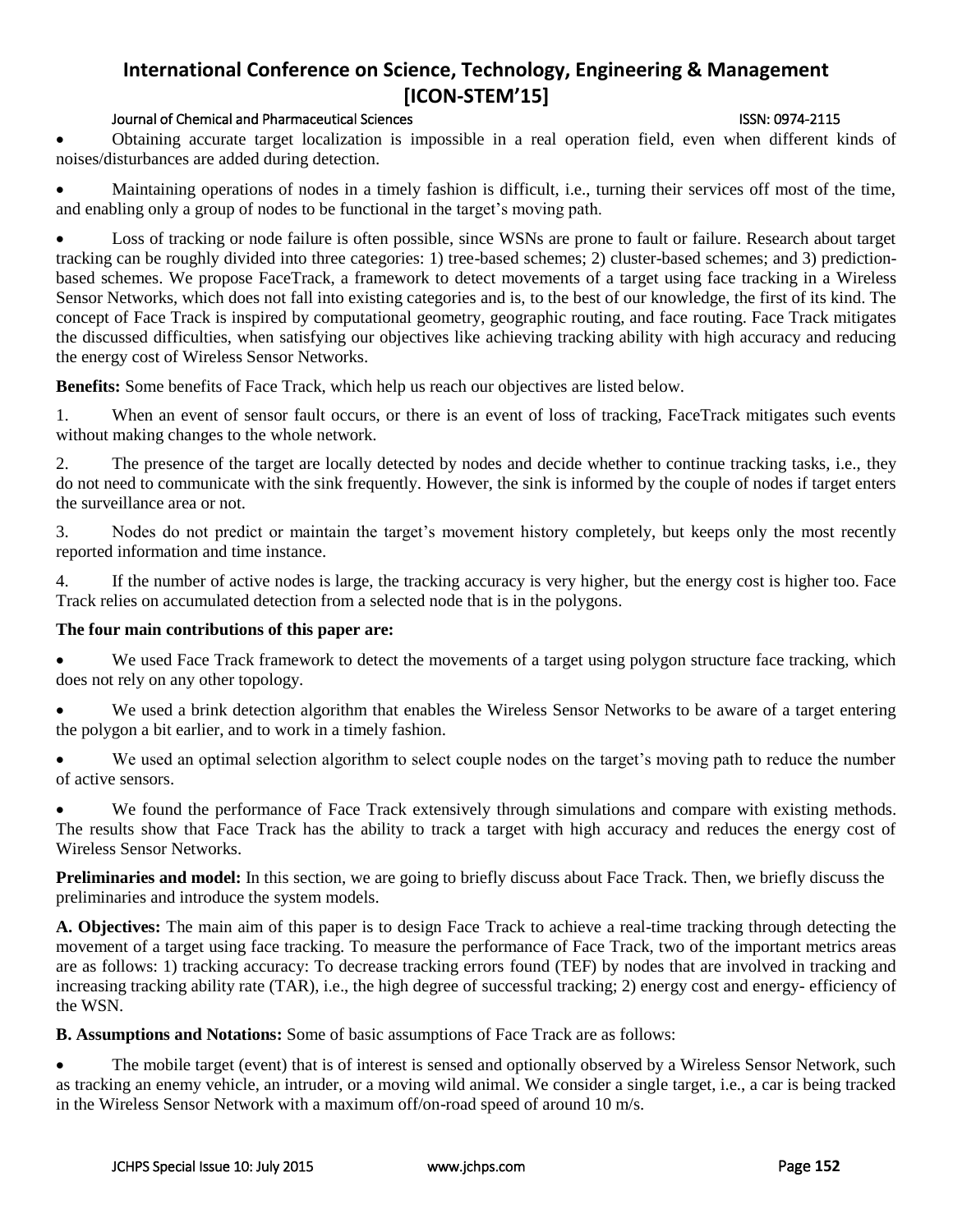#### Journal of Chemical and Pharmaceutical Sciences ISSN: 0974-2115

 Sensors are considered to be homogeneous. The sink is considered to be a user, where all the sensors are controlled.

All nodes are synchronized and they follow a state transition policy to be active or inactive.

 The Wireless Sensor Networks is assumed to have some fault or damaged nodes. It is randomly set after initialization of the network.

 If a target is detected by a node after a time window, and then if a target is detected by another node. It is assumed to be the same target. This assumption is made because the target does not carry any form of classification, nor can any different target be distinguished.

The various notations used in this paper are explained below:

| 1 abre.1.1.1amendanean 1 waawin |                           |               |                                       |
|---------------------------------|---------------------------|---------------|---------------------------------------|
| <b>Symbol</b>                   | <b>Description</b>        | <b>Symbol</b> | <b>Description</b>                    |
| $P_c$                           | <b>Active Polygon</b>     |               | Brink length                          |
| $P_f$                           | Future Polygon            | $C_{v}$       | Localization error covariance         |
| $P_i$                           | Number of neighbouring    | $d_{ik}$      | Distance between two sensor nodes     |
|                                 | Polygons in a node        |               |                                       |
| $P_N$                           | Number of sensor nodes in | $d_{ii}$      | Distance between a sensor node and a  |
|                                 | the polygon               |               | target                                |
| $N_N$                           | Number of neighbouring    | $r_{\rm s}$   | Sensing range                         |
|                                 | nodes in the polygon      |               |                                       |
| $O_{N}$                         | The optimal number of     | $r_c$         | Communication range                   |
|                                 | sensor nodes              |               |                                       |
| $C_N$                           | Couple nodes              | T             | Given time window of the whole period |
|                                 |                           |               |                                       |

**Table.1.Mathematical Notation**

**C. Network Model:** We consider a WSN is G= (V,N) composed of a set V of N nodes and a set E of edges in a 2D planar field, and the nodes are able to tune their range up to radio range rc. Let  $N(u)=\{v||(u,v)|\leq rc\}$  be the set of neighbor node u, and there is a sink or user in the WSN that requires information about a target. Consequently, all u to V and v to V together define a unit disk graph (UDG), which has an edge  $(u, v)$  if, and only if, the Euclidean distance  $||(u \le v)|| \le 1$ . To track the target route, extracting planar graphs is needed to guarantee the information delivery before the target arrives at a region. Related neighborhood graph is an example algorithm that creates a planar graph. The main idea is that two nodes, u and v, from a planar graph, are in each other's communication range, if there is no neighbor, w, called a witness, within their common area that is closer to either u or v. We can obtain a connected planar subgraph  $G'=(V,E')$  that maintains connectivity with very fewer edges. The planar subgraph contains one or more closed polygons. Such a polygon contains more than three nodes. A polygonal region is a topological concept that can be defined abstractly, without use of exact coordinates.

**Distributed Measurement Model:** Consider a target moving, e.g., a car, in a restricted area (R), and its movement is detected by a Wireless Sensor Network. The car may increase its speed or decrease its speed at any time. Let si to R be the location of the i<sup>th</sup> node, and  $L_i = \{s_i: 1 \le i \le N\}$ .

We model the sensor measurement problem by using a standard estimation theory. In this framework, all sensors are acoustic, measuring only the amplitude of the sound signal. Let  $es(t)$  be the time-dependent average signal energy measurements over t, then a sensor can make the following measurement:

 $e_s(t) = S_i(t) + \sum_i(f(t))$  (1)

where  $S_i(t)$  is the signal and  $\mathcal{E}_i(t)$  is the noise energy, respectively. The background noise has a distribution with the mean, which is equal to  $\sigma^2$ , and the variance, which is equal to  $2\sigma^2$ /M. M can be larger, for example 40. In FaceTrack, the brink detection depends on the target's location. To estimate the brink, the location information is estimated with an adjustment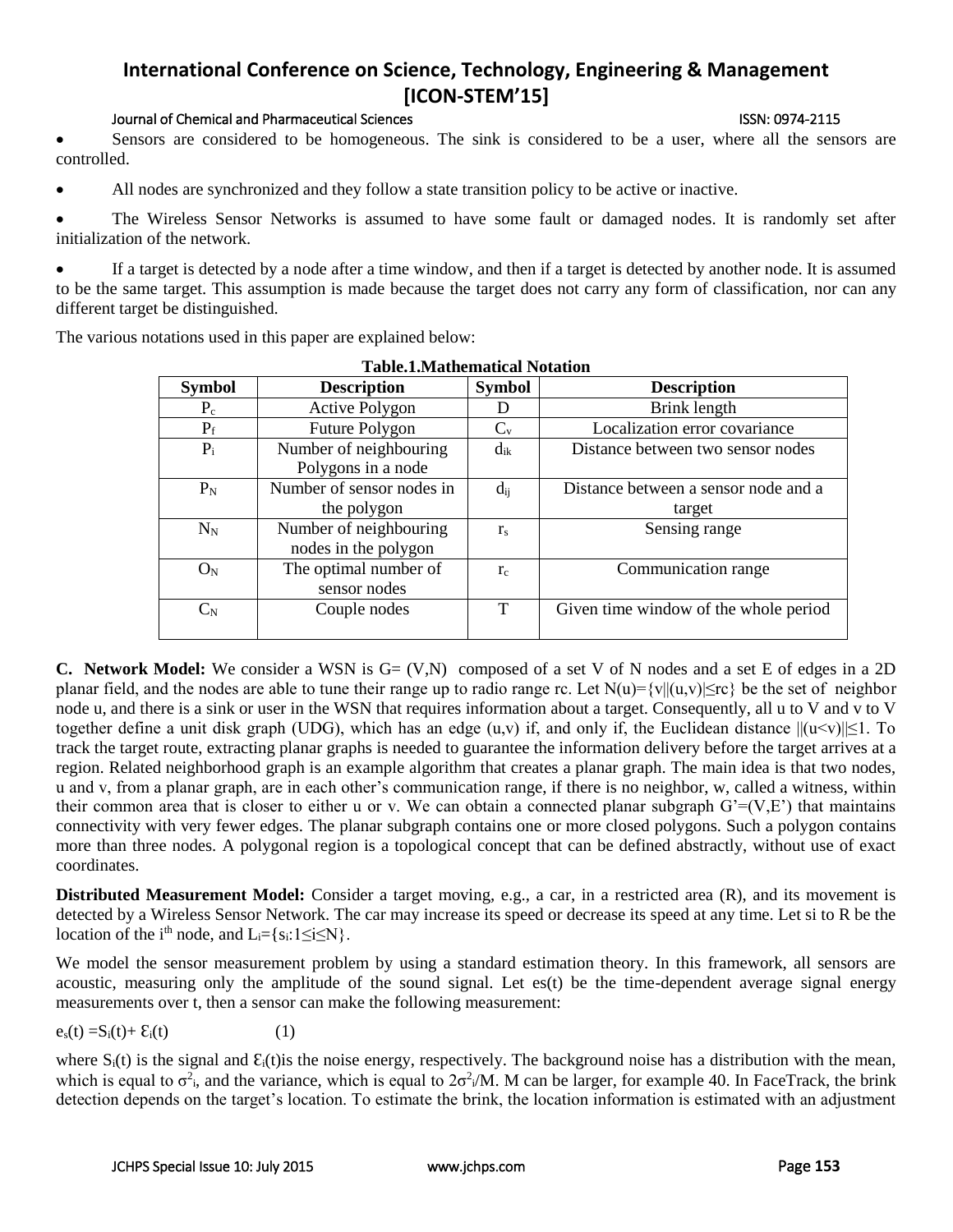#### Journal of Chemical and Pharmaceutical Sciences ISSN: 0974-2115

on error covariance, cv. We adjust the approximate target location information by using a covariance bound that is similar to the formulation of the Cramer-Rao lower bound (CRLB).

### **DESIGN OF FACETRACK**

We first define how the polygons can be localized in Face Track. Then, we present our brink detection algorithm. At last, we introduce our optimal node selection algorithm and its features.

**Localized Polygon:** In order to describe the problem of detecting the movement of a target as an unauthorized target traversal problem through polygon tracking, we see an example of the generated polygons. We use polygons to describe the target's moving path. The polygon is not necessarily a convex, but it must not be self-overlapping. Let the number of nodes in a polygon be  $P_N = (v_1, v_2, \ldots, v_p)$  where  $p \ge 3$ . Suppose that the target is detected by some nodes somewhere in the WSN, and it is surrounded by the nodes in a polygon, e.g., P2. Then, P2 is called an active polygon  $(P_c)$ , and nodes (e.g., v5) in P2 are active nodes. In the figure, P1 is a triangle, P2 is a pentagon, and P7 is a tetragon. Node v5 in P2 is aware of the following information: 1) its own information; 2) the information of its adjacent (or 1-hop) neighbors v4, v11, v7, and v6; 3) the information of its active neighboring nodes v6, v1, v3, and v4; 4) the information of the neighbors in P2, P3, P4, and P7 through direct communication or the 1-hop intermediate nodes after deployment. Thus, v5 stores information about four polygons that are adjacent to it in G–{fv5; v4; v17; v11}, {v5; v11; v19; v8; v7}, {v5; v7; v6}, and  $\{v5; v6; v1; v3; v4\}.$ 

The target may move from Pc to any of the adjacent polygons, e.g., P7. The adjacent polygon is called a forward polygon (Pf ). v5's adjacent neighbors that correspond to Pc, with respect to the target detection, are called immediate neighbors. Thus, node v5 can have only two immediate neighbors, v4 and v6, out of the four adjacent neighbors in G. Either v4 or v6 becomes active as the target crosses edge(v5, v4) or edge(v5, v6). Suppose the target travels toward polygon P7; it crosses edge (v5; v4), thus, we call v5 and v4 couple nodes (CNs). The process of selecting the couple nodes is described in a later section. All of v5's neighboring nodes in P2 are denoted by NNs. The working area of v5 covers all of the edges between the adjacent neighbors and itself. Thus, a node corresponds to a number of polygons (Pi) that depends on the number of edges or adjacent neighbors. The size of a polygon is defined by the number of edges surrounding the polygon. The average size of a polygon is  $P \leq 2vi/(vi-ei+2)$ , where vi and ei are the numbers of nodes and edges of the polygon, respectively. The relationship between nodes, edges, and polygons is given as  $Pi + vi - ei = 2$ , where Pi is the number of polygons corresponding to a node according to Euler's formula. This implies that Face Track has cells for a planarized Wireless Sensor Networks, with as many edges as possible. Some observations on underlying issues/advantages of this localized polygonal. We provide a representation, which elaborates two important concerns: 1) how does the system detect the target in a polygon in the beginning; 2) which polygon is the target moving toward.

**Brink Detection Algorithm:** We introduce an edge detection algorithm, which is used to recreate another conceptual polygon, which is a critical region formed by generating an edge, called a brink, to the active polygon, Pc. As the brink is generated on the boundary of Pc, the polygonal region problem turns into a critical region problem. In the algorithm, our objective is to detect the brink, while the target is moving to a brink between CNs that confirms that the target is leaving Pc and moving to Pf, which could allow for tracking the target in a timely fashion. After the detection of the target and the reconstruction of Pc around the target, this algorithm is applied during the target movement from Pc to Pf. In the algorithm, the edges of Pc are mapped by the brinks. As the target moves to a brink, the target is focused on a spot, called a follow spot. In the follow spot, a brink between CNs can be similar to an automatic door. Often found at supermarket entrances and exits, an automatic door will swing open when it senses that a person is approaching the door. The door has a sensor pad in front to detect the presence of a person about to walk through the doorway. Therefore, the door can be called an entrance door or entrance brink. When a person accesses the entrance sensing area, the door opens; however, if the person does not pass through the door and waits in front, the door is closed automatically after a period of time. Hence, in the case that the waiting period occurs in the algorithm, the CNs do not need to broadcast the message to Pf. Suppose that the person/target passes toward the door/brink from Pc to Pf. As the target moves toward a brink of Pc, the follow spot is divided into the following three-phase detection spots. By using the three-phase detection, each brink in Pf has to be identified during the target's crossing over. To estimate the phases, we consider the brink to be mapped over the X-axis. Let D be the length of the brink, and let i and k be the couple nodes, respectively. We assume that D  $\alpha d_{ik}$  and  $\frac{D}{2} \leq r_s$ . D is achieved from (-D/2) to (D/2).  $D \le 2r_s$  is a length of both square and rectangular spots. Hence,  $A = D^2$  is for the total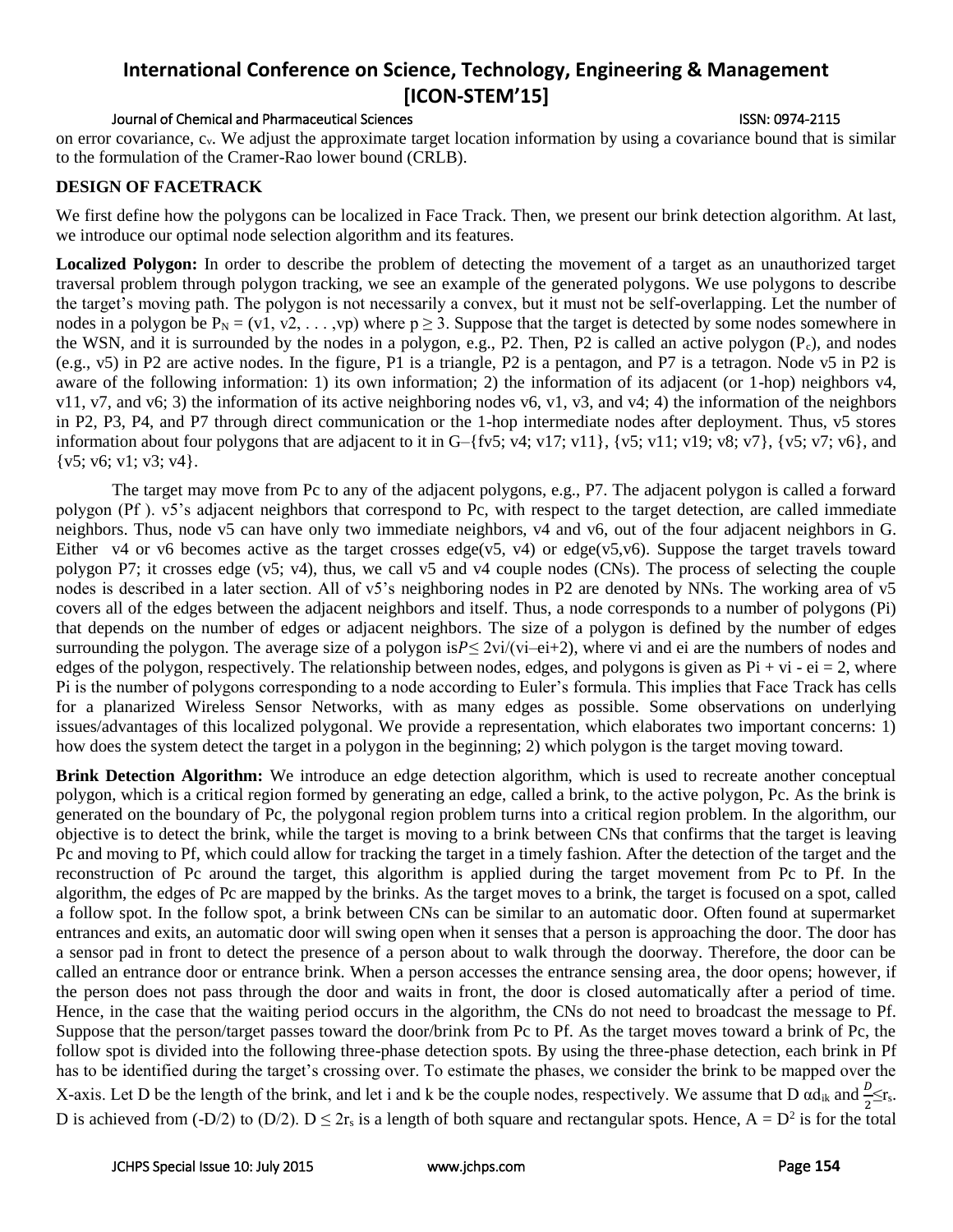## Journal of Chemical and Pharmaceutical Sciences ISSN: 0974-2115

square spot, and  $A = D^2 X D$  is for the total rectangular spot. Suppose that the target is in the square phase. When it touches the rectangular phase, a joint-message is broadcast to Pf. When the target passes the crossing phase, Pf becomes the new Pc. All of the brinks in the previous Pc are removed, and the previous Pc becomes inactive and remains as a neighboring polygon. Variability of different parameters of the brink, i.e., 1) brink length, 2) local mean length, and 3) local standard deviation, allow the CNs to identify the brink more easily.

**Movement detection by polygon tracking:** In this section, we provide an overview of target detection through the polygon tracking process. We also discuss the fault tolerance in the Wireless Sensor Networks during tracking.

**Overview of the Polygon Tracking Process:** There are five steps in the framework. The Step 1 is about the system initialization, including initial polygon construction in the plane. A node has all of the corresponding polygons information after the Wireless Sensor Networks planarization. Initially, all nodes in the Wireless Sensor Network are in a low-power mode and wake up at a predefined period to carry out the sensing for a short time. We presume that a sensor node has three different states of operation, namely, active (when a node is in a vigilant manner and participates in tracking the target), awakening (when a node awakes for a short period of time), and inactive (when a node is in a sleeping state).



## **Fig.2.Illustration of Polygon based tracking framework**

We consider that a sensor should be kept awake as long as its participation is needed for ongoing task. In the beginning, when a target is detected by some nodes, the nodes communicate to all of its adjacent neighbors with their detection information, and reconstruct the polygon. Once the target is surrounded by the perimeter of a polygon, it becomes Pc. Whenever the CNs are selected by the optimal selection algorithm, the detection probability p' or p'', confirms that the target is about to cross the rectangular phase and then the crossing phase. A joint-request message is sent to Pf at the moment the target touches the rectangular phase, saying that the target is approaching. All NNs in Pf receive the request, change their state to an awakening, and then start sensing. When the target crosses the brink, another jointrequest message is sent to the nodes in Pf, saying that the target is crossing the brink. After the target crosses over the brink (i.e., it is now in the new Pc), another message is sent to the NNs in the previous Pc. After receiving the message, all NNs, except the previous CNs, return to the inactive state. The target may move in any way toward any brink. When the target speed is lower or the target moves away, it does not influence the tracking. We think of the target's faster speed. When it is faster, the movements may be abrupt. The CNs keep sensing continuously until the target leaves/enters the square phase. The CNs use the difference in distance dij between two consecutive sensing results. The results are measured by reducing CRLB covariance to obtain fewer errors in three-phase detection. Since the target travels across the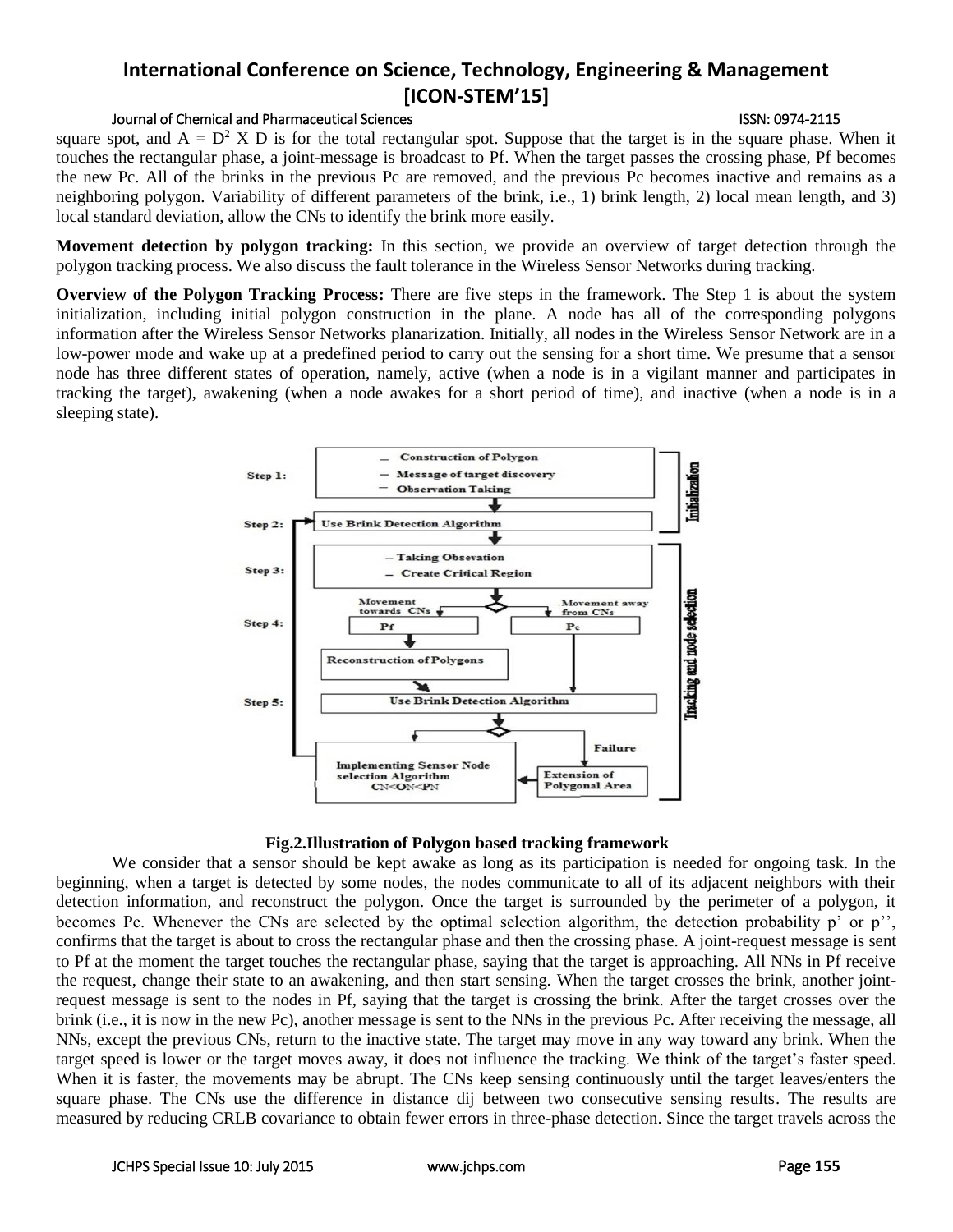## Journal of Chemical and Pharmaceutical Sciences ISSN: 0974-2115

square phase, and then the rectangular phase, dij decreases accordingly. The CNs are aware of it. If the target leaves the square phase for the same Pc, the CNs send a message instantly to the NNs in Pc. The NNs remain active and are ready to receive the message. If they receive the message, shortly there-after, they start sensing further. The next procedures go on in the aforementioned way. However, if any rectangular phase is not generated, there is no Pf selected.



## **Fig.3.Detecting Target's movement through Polygons**

According to the framework, the above diagrams illustrates the target movement detection through the polygons. The target is initially detected by sensors v1 and v6 in the polygon P15, and the rest of the corresponding nodes in P15 are in the vigilant manner, and the rest of the nodes in the sensor network are in the inactive state when the target is in the target travels through the polygons. The tracking of the polygons represents the target tracks. A tracking sequence can be P15, P2, P7, P6, P11, and so on.

**Fault tolerance:** Generally, the Wireless Sensor Network planarization does not have any fault tolerance support. Thus, initially constructed polygons may not be preserved during tracking. While the target is moving to Pf , if a node cannot execute itself (i.e., it is out of service because of an internal error such as battery depletion, failing to detect itself, or missing from its location) or there is a link failure due to inter-node wireless channel fluctuations, tracking can be interrupted. These result in the event of loss of tracking. There are several ways that we mitigate these situations: by using the outside area of Pc, by extending the polygon area coverage, or merging two or more polygons into one single polygon.

## **CONCLUSION**

The main functionality of a surveillance wireless sensor network is to track an unauthorized target in a field. The challenge is to determine how to perceive the target in a Wireless Sensor Networks efficiently. We proposed a unique idea to achieve a Wireless Sensor Network system for detecting movements of a target using polygon (face) tracking that does not adopt any prediction method. The proposed tracking frame work can estimate a target's positioning area, achieve tracking ability with high accuracy, and reduce the energy cost of WSNs. From the framework, two facts can be highlighted emphatically: 1) the target is always detected inside a polygon by means of brink detection, and 2) it is robust to sensor node failures and target localization errors. Two interesting problems, which we are currently investigating, are as follows: 1) the performance of variable brink lengths of the polygon versus adjustable transmission power levels in a Wireless Sensor Network for target detection and its energy cost in it; 2) the impact of the target's dynamic movements, brink detection, and real-time polygon forwarding in target tracking.

## **REFERENCES**

W. Zhang and G. Cao, Dynamic Convoy Tree Based Collaboration for Target Tracking in Sensor Networks, IEEE Trans. Wireless Comm., 3(5), 2004.

Z. Wang, W. Lou, Z. Wang, J. Ma, and H.Chen, A Novel Mobility Management Scheme for Target Tracking in Cluster-Based Sensor Networks, Proc. Sixth IEEE Int'l Conf. Distributed Computing in Sensor Systems (DCOSS), 172-186, 2010.

O. Kaltiokallio, M. Bocca, and L.M. Eriksson, Distributed RSSI Processing for Intrusion Detection in Indoor Environments, Proc. Ninth ACM/IEEE Int'l Conf. Information Processing in Sensor Networks (IPSN), 404-405, 2010.